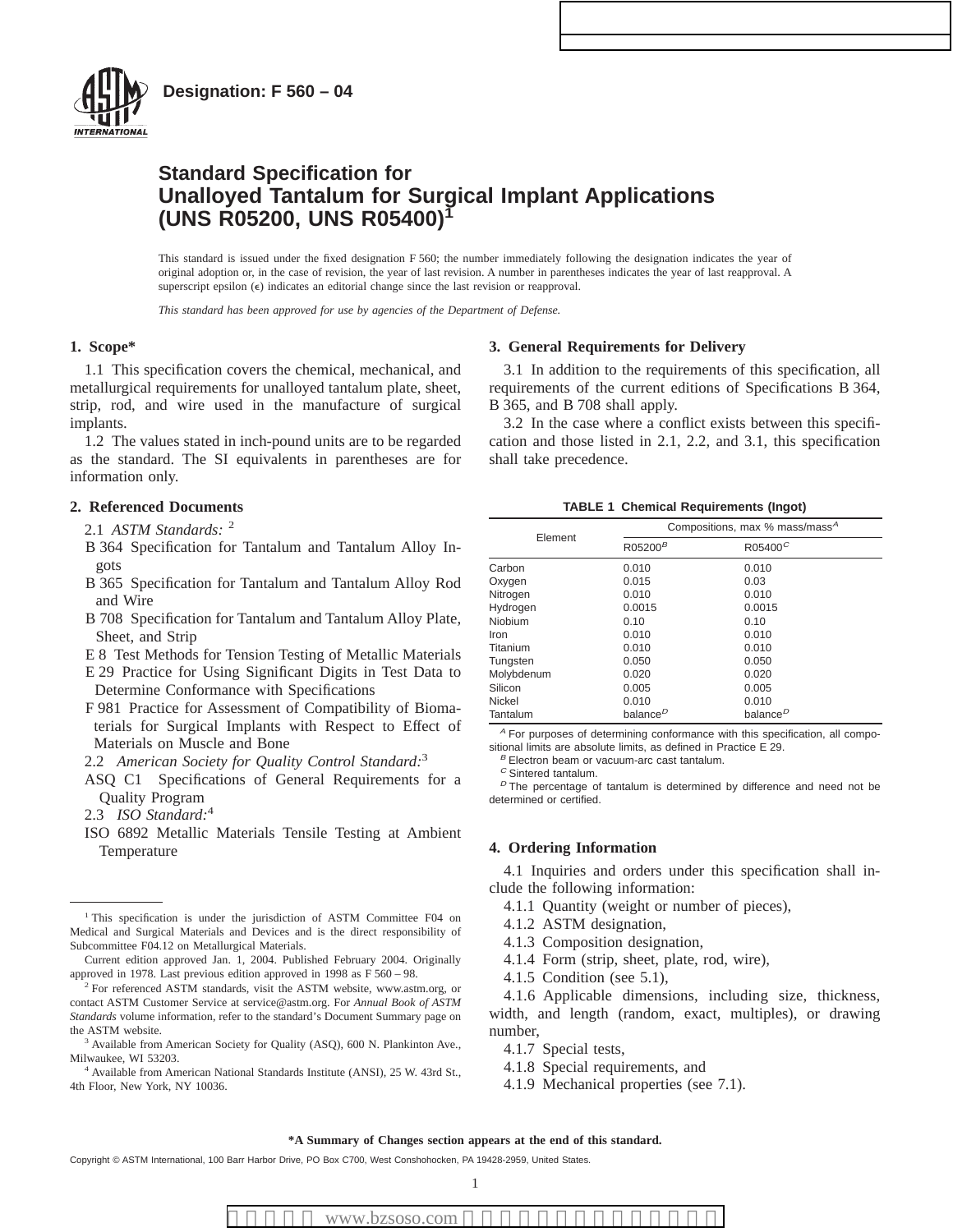# **F 560 – 04**

#### **TABLE 2 Mechanical Properties, Flat Mill Products**

| Condition       | Thickness, in. (mm)                              | <b>Ultimate Tensile</b><br>Strength, min, psi<br>(MPa) | Yield Strength,<br>$(0.2%$ offset) min,<br>psi (MPa) | Elongation $^A$<br>in 1 inch (25.4 mm),<br>min,% |
|-----------------|--------------------------------------------------|--------------------------------------------------------|------------------------------------------------------|--------------------------------------------------|
| Cold worked     | all                                              | 75 000 (517)                                           | 50 000 (345)                                         | $\overline{2}$                                   |
| Stress relieved | $0.0051$ to $0.010$<br>$(0.13 \text{ to } 0.26)$ | 55 000 (379)                                           | 35 000 (241)                                         | 5                                                |
|                 | over 0.010 to 0.020<br>$(0.26 \text{ to } 0.51)$ | 55 000 (379)                                           | 35 000 (241)                                         | 10                                               |
|                 | over 0.020(0.51)                                 | 55 000 (379)                                           | 35 000 (241)                                         | 10                                               |
| Annealed        | 0.0051 to 0.010<br>$(0.13 \text{ to } 0.26)$     | 30 000 (207)                                           | 20 000 (138)                                         | 20                                               |
|                 | over 0.010 to 0.020<br>$(0.26 \text{ to } 0.51)$ | 30 000 (207)                                           | 20 000 (138)                                         | 25                                               |
|                 | over 0.020 (0.51)                                | 30 000 (207)                                           | 20 000 (138)                                         | 30                                               |

<sup>A</sup> Elongation of material 0.063 in. (1.6 mm) or greater in diameter (D) or width (W) shall be measured using a gage length of 2 in. or 4D or 4W. The gage length must be reported with the test results. The method for determining elongation of material under 0.063 in. (1.6 mm) in diameter or thickness may be negotiated. Alternately, a gage length corresponding to ISO 6892 may be used when agreed upon between supplier and purchaser. (5.65 square root of So, where So is the original cross sectional area.)

#### **TABLE 3 Mechanical Properties, Rod and Wire Products**

| Condition   | Diameter, in. (mm)                            | <b>Ultimate Tensile</b><br>Strength, min, psi<br>(MPa) | Yield<br>Strength, (0.2%<br>offset)min, psi (MPa) | Elongation,<br>min, $%^A$ |
|-------------|-----------------------------------------------|--------------------------------------------------------|---------------------------------------------------|---------------------------|
| Cold Worked | all                                           | 70 000 (482)                                           | 50 000 (345)                                      |                           |
| Annealed    | 0.005 to 0.0099<br>$(0.12 \text{ to } 0.25)$  | 35 000 (241)                                           | $\cdots$                                          | 8                         |
|             | 0.010 to 0.0149<br>$(0.25 \text{ to } 0.379)$ | 35 000 (241)                                           | $\cdots$                                          | 10                        |
|             | 0.015 to 0.0249<br>$(0.381$ to $0.633)$       | 35 000 (241)                                           | $\sim$ $\sim$ $\sim$                              | 15                        |
|             | $0.025$ to $0.1249$<br>$(0.633$ to $0.314)$   | 30 000 (207)                                           | $\cdots$                                          | 20                        |
|             | $0.125$ to 2.5<br>$(3.2 \text{ to } 64)$      | 25 000 (172)                                           | 20 000 (138)                                      | 25                        |

<sup>A</sup> Elongation of material 0.063 in. (1.6 mm) or greater in diameter (D) or width (W) shall be measured using a gage length of 2 in. or 4D or 4W. The gage length must be reported with the test results. The method for determining elongation of material under 0.063 in. (1.6 mm) in diameter or thickness may be negotiated. Alternately, a gage length corresponding to ISO 6892 may be used when agreed upon between supplier and purchaser. (5.65 square root of So, where So is the original cross sectional area.)

## **5. Manufacture**

## 5.1 *Condition:*

5.1.1 Flat mill products material shall be supplied in the cold-worked, cold-worked and stress-relieved or annealed condition.

5.1.2 Rod and wire products shall be supplied in the annealed or cold worked condition.

#### **6. Chemical Composition**

6.1 The material shall conform to the chemical composition requirements in Table 1.

6.1.1 Requirements for the major and minor elemental constituents are listed in Table 1. Also listed are important residual elements. Analysis for elements not listed in Table 1 is not required to certify compliance with this specification.

## **7. Mechanical Properties**

7.1 The material supplied under this specification shall conform to the mechanical property requirements in Tables 2 and 3. Mechanical properties for material in conditions other than those included in Tables 2 and 3 shall be specified by the purchaser.

7.2 Specimens for tension tests shall be machined and tested in accordance with Test Methods E 8. Tensile properties shall be determined using a strain rate of 0.003 to 0.007 in./in./min (mm/mm/min) through yield and then the crosshead speed may be increased so as to produce fracture in approximately one additional minute.

## **8. Certification**

8.1 The supplier shall provide a certification that the material was tested in accordance with this specification and met all requirements. A report of the test results shall be furnished to the purchaser at the time of shipment.

## **9. Quality Program Requirements**

9.1 The supplier shall maintain a quality program, such as defined in ASQ C1.

## **10. Keywords**

10.1 metals (for surgical implants); orthopaedic medical devices; tantalum